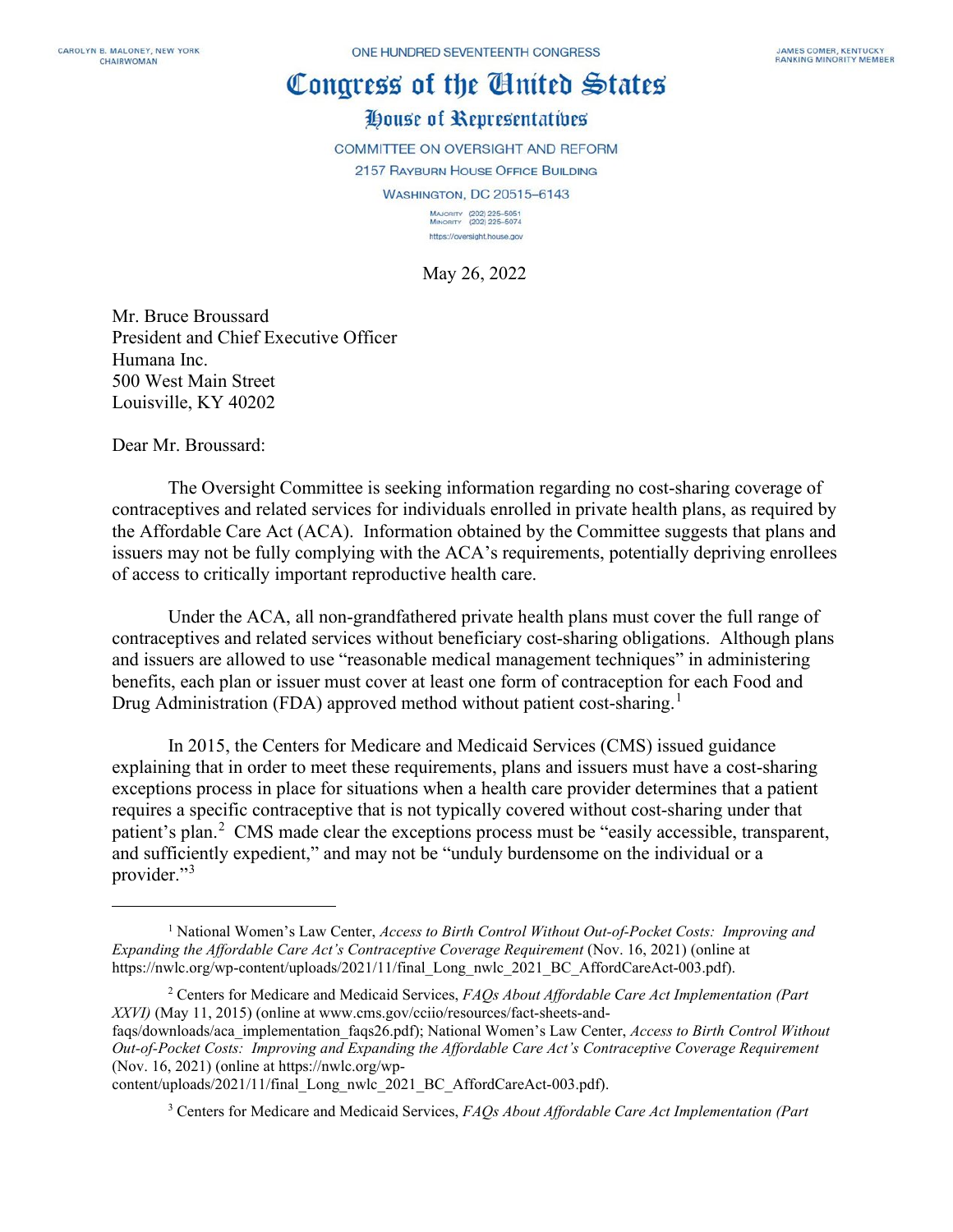Mr. Bruce Broussard Page 2

However, public reporting and information obtained by the Committee indicates that some plans and issuers, including their pharmacy benefit managers (PBM), have not been in compliance with these requirements. For instance:

- Reports indicate that plans and issuers are routinely not covering without costsharing contraceptive products that were recently approved by FDA, in particular after 2011.[4](#page-1-0)
- Even when plans and issuers adequately cover contraceptive products without cost-sharing obligations, those same plans and issuers are reportedly failing to cover without cost-sharing the services associated with contraception, such as office visits, counseling, or the insertion of a contraceptive device.<sup>[5](#page-1-1)</sup>
- A recent investigative report found that when patients are denied coverage for a specific contraceptive product, plans and issuers do not always have in place an exceptions process that meets the requirements of CMS's 2015 guidance. The advocacy organization Power to Decide found that out of 42 health plans and PBMs, documents from only two health plans described an exceptions process that appears to meet the standards laid out in the 2015 CMS guidance. Notably, patients and providers may not even be aware that they can request an exception after coverage of a contraceptive product is denied, and calls to customer service representatives to inquire about the exceptions process "were met with ignorance, inadequate information, or misinformation." The report found that patients may be required to utilize a plan's regular exceptions process or prior authorization process, which "do not appear to meet the ACA standards for contraceptive coverage, as they include medical review by the plan, typically set narrow criteria for an exception, and require information beyond what the ACA requires to make a determination of medical necessity."[6](#page-1-2)

<span id="page-1-1"></span><sup>5</sup> National Women's Law Center, *The Biden Administration Must Ensure the Affordable Care Act Contraceptive Coverage Requirement Is Working for All* (Oct. 14, 2021) (online at https://nwlc.org/wpcontent/uploads/2021/11/NWLC\_BC\_AffordCareAct-Oct\_2021.pdf).

*XXVI)* (May 11, 2015) (online at www.cms.gov/cciio/resources/fact-sheets-and-

faqs/downloads/aca\_implementation\_faqs26.pdf); National Women's Law Center, *Access to Birth Control Without Out-of-Pocket Costs: Improving and Expanding the Affordable Care Act's Contraceptive Coverage Requirement* (Nov. 16, 2021) (online at https://nwlc.org/wp-

content/uploads/2021/11/final\_Long\_nwlc\_2021\_BC\_AffordCareAct-003.pdf).

<span id="page-1-0"></span><sup>4</sup> National Women's Law Center, *The Biden Administration Must Ensure the Affordable Care Act Contraceptive Coverage Requirement Is Working for All* (Oct. 14, 2021) (online at https://nwlc.org/wpcontent/uploads/2021/11/NWLC\_BC\_AffordCareAct-Oct\_2021.pdf); Power to Decide, *When Your Birth Control Isn't Covered: Health Plan Non-Compliance With the Federal Contraceptive Coverage Requirement* (online at https://powertodecide.org/sites/default/files/2022-04/ACA%20Contraception%20Exception%20Report.pdf).

<span id="page-1-2"></span><sup>&</sup>lt;sup>6</sup> Power to Decide, *When Your Birth Control Isn't Covered: Health Plan Non-Compliance With the Federal Contraceptive Coverage Requirement* (online at https://powertodecide.org/sites/default/files/2022- 04/ACA%20Contraception%20Exception%20Report.pdf).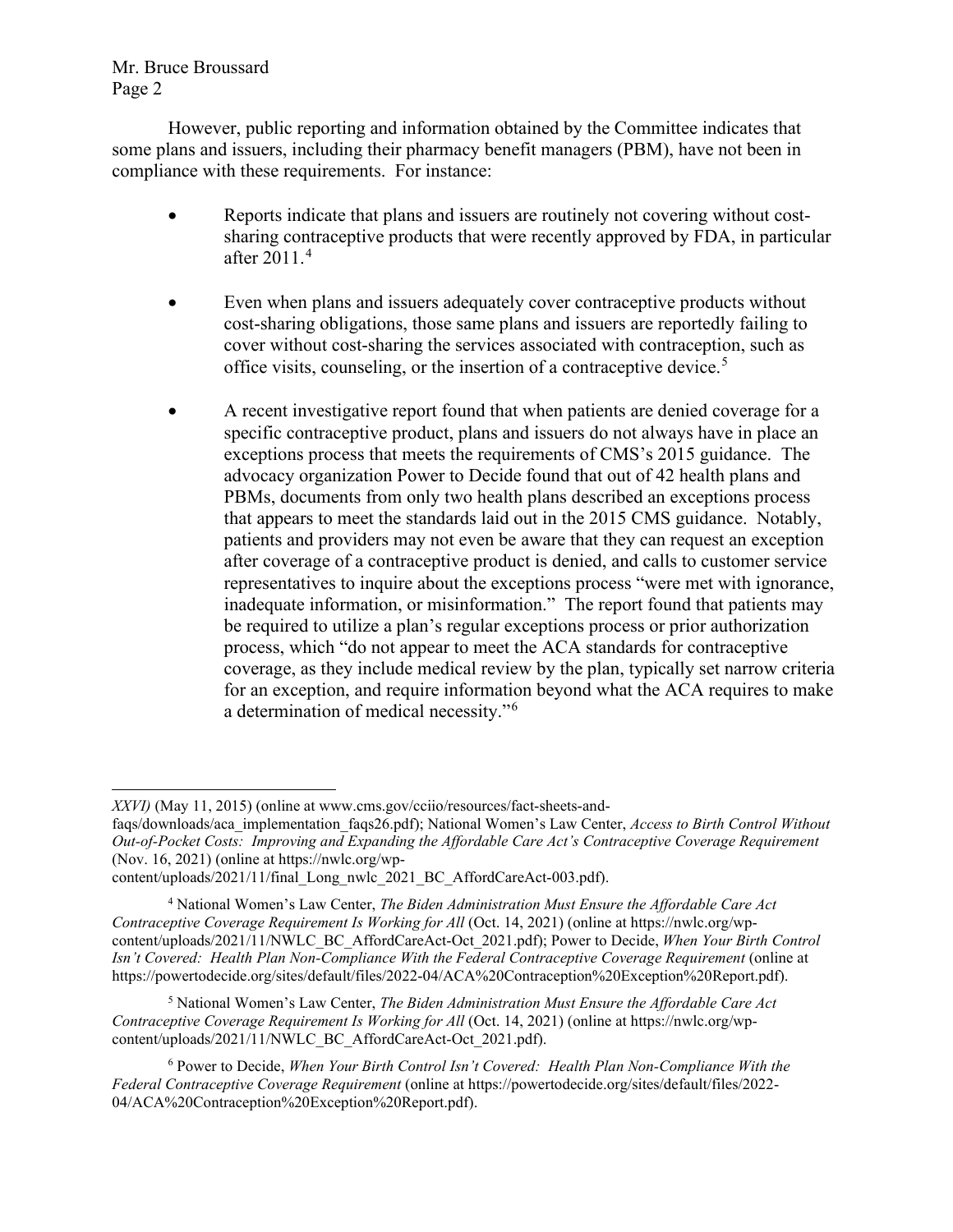Mr. Bruce Broussard Page 3

For all these reasons, we request that you provide us with the following information by June 9, 2022. Please limit your responses to the questions below to: (1) in-network coverage; (2) insurance plans that are not subject to a religious exemption under the ACA; (3) insurance plans that are not considered "grandfathered" plans under the ACA; and (4) FDA-approved products.

- 1. For each contraceptive method, please provide a list of the included contraceptive products and services and the patient's cost-sharing requirement for each of your plans.
	- a. For each contraceptive method, please identify any FDA-approved contraceptive products that are excluded from each of your plans.
	- b. For each contraceptive method, what contraceptive products on each of your plans were approved by the FDA after 2011?
- 2. Please describe the process for patients to access a contraceptive product or service that is not fully covered by the patient's plan when the product or service is determined necessary and appropriate by a patient's medical provider.
	- a. What data and supporting documentation are patients required to provide in order to seek and receive an exception?
	- b. Upon the granting of an exception, what is the patient's cost-sharing obligation (if any)? If this varies by contraceptive product, please provide the patient's cost-sharing obligation broken down by product.
	- c. To the extent the exceptions process varies by product or plan, please describe the various exceptions processes utilized by your plans.
	- d. Is this exceptions process utilized for any services or products other than contraception? If so, for which products or services?
	- e. When a contraceptive product is not covered without cost-sharing, are patients ever required to utilize your appeals process to appeal this decision and obtain coverage?
	- f. On average, how long does it take for an exception request to be processed and granted to a patient seeking access to a contraceptive product?
	- g. Broken down by year, how many exceptions did you process from 2015 through 2021 for any contraceptive product or service?
	- h. Were any exceptions for contraceptive products denied from 2015 through 2021? If so, how many per year?